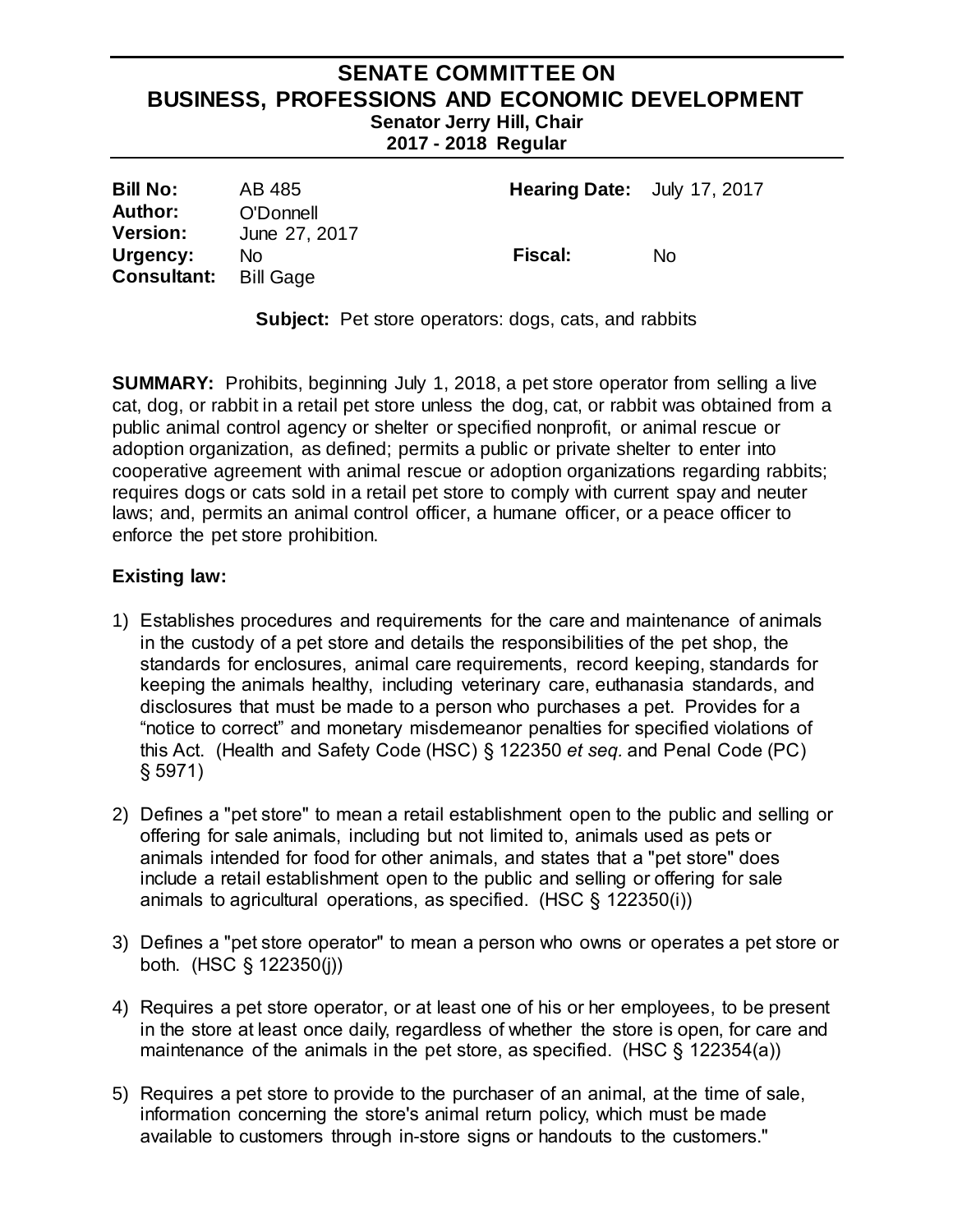(HSC § 122355(c))

- 6) Requires each pet store operator to ensure the records of all veterinary visits to the pet store are documented in writing, as specified. (HSC § 122355(a))
- 7) Requires each pet store operator to maintain records for identification purposes of the person from whom the animals in the pet store were acquired including the person's name, address, telephone number, and the date the animal was acquired. (HSC § 122355(d))
- 8) Requires a pet store operator to maintain records pertaining to pet sales for two years from the date of disposition of the animal, and made available upon request to appropriate law enforcement. (HSC § 122355(e))
- 9) Permits an animal control officer, a humane officer, or a peace officer to issue a single notice to correct a detected violation of pet store, as specified. (HSC § 122356(a))
- 10)Requires a person seeking to bring a dog into California for resale or change of ownership to obtain a health certificate from a licensed veterinarian, dated within 10 days prior to the dog's arrival, and submit the certificate to the county health department, as specified. (Health and Safety Code (HSC) §§ 121720-121723)
- 11)Establishes the Polanco-Lockyer Pet Breeder Warranty Act, related to the sale of dogs by breeders. Defines a dog breeder as a person, firm, partnership, corporation that has sold, transferred or given away 20 or more dogs within one year that were bred and reared on the premises. Specifies information to disclose to the consumer, including records of diseases or illness. Requires dog breeders to maintain the health and safety of the dogs and prohibits them from knowingly selling a dog that is ill. (HSC §§ 122045-122110)
- 12)Establishes the Lockyer-Polanco-Farr Pet Protection Act, related to the retail sale of dogs and cats. Requires that pet dealers possess a permit in order to sell dogs and cats and provide consumers disclosures related to the pet, including breeder information, health records, and any known health condition. Requires that breeders maintain facilities and care requirements for pets. Specifies civil penalties for violating these provisions. (HSC §§ 122125-122220)
- 13)Prohibits pet stores from selling dogs or cats that are less than eight weeks old. (HSC § 122359)
- 14)Defines a "breeder" for purposes of the Act to mean a person, firm, partnership, corporation, or other association that has sold, transferred, or given away all of part of three or more litters or 20 or more dogs during the preceding 12 months that were bred and reared on the premises of the person, firm, partnership, corporation, or other association. (HSC § 122045(b))
- 15)Provides for the regulation and licensing of dogs. (Food and Agricultural Code (FAC) §§ 30501-31683)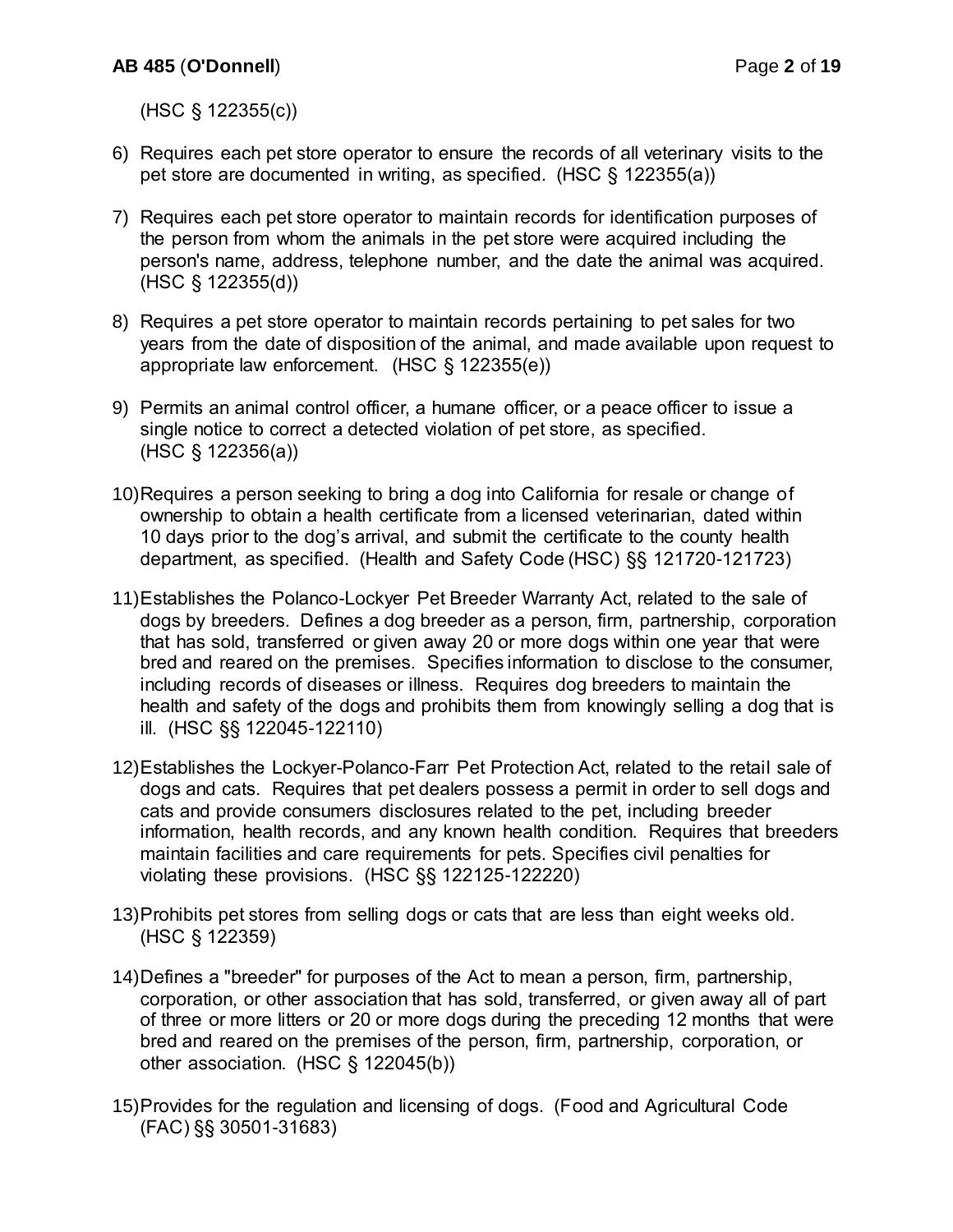# **AB 485** (**O'Donnell**) Page **3** of **19**

- 16)Specifies that it is the policy of the state that no adoptable animal, as defined, should be euthanized within a public or private shelter if it can be adopted into a suitable home and that no treatable animal which could become adoptable with reasonable efforts should be euthanized. (FAC § 17005 and Penal Code § 599d)
- 17)States that the required holding period for an impounded stray dog, is six business days, not including the day of impoundment, unless: (FAC § 31108 (a))
	- a) The public or private shelter has made the dog available for owner redemption on one weekday evening until at least 7 p.m. or one weekend day, the holding period shall be four business days, not including the day of impoundment; or,
	- b) The public or private shelter has fewer than three full-time employees or is not open during all regular weekday business hours, and if it has established a procedure to enable owners to reclaim their dogs by appointment at a mutually agreeable time when the public or private shelter would otherwise be closed, the holding period shall be four business days, not including the day of impoundment.
- 18)Requires that unless an animal is irremediably suffering from a serious injury or illness, a stray dog must be held for owner redemption during the first three days of the holding period, not including the day of impoundment and available for owner redemption or adoption for the remainder of the holding period, as specified. (FAC § 31108)
- 19)States that as provided, any stray dog that is impounded pursuant to these animal control provisions, prior to the euthanasia of that animal, to be released to a nonprofit, as defined in Section 501(c)(3) of the Internal Revenue Code, animal rescue or adoption organization if requested by the organization prior to the scheduled euthanasia of that animal. The public or private shelter may enter into cooperative agreements with any animal rescue or adoption organization. In addition to any required spay or neuter deposit, the public or private shelter, at its discretion, may assess a fee, not to exceed the standard adoption fee, for animals adopted or released. (FAC § 31108 (b))
- 20)Requires a shelter during the holding period and prior to adoption or euthanasia of a dog impounded, a public or private shelter shall scan the dog for a microchip that identifies the owner of that dog and shall make reasonable efforts to contact the owner and notify him or her that his or her dog is impounded and is available for redemption. (FAC § 31108 (c))
- 21)Provides for the regulation of cats. (FAC §§ 31751-31765)
- 22)Requires the holding period for an impounded stray cat to be six business days, not including the day of impoundment, except as follows:  $(FAC \S 31752 (a))$ 
	- a) If the public or private shelter has made the cat available for owner redemption on one weekday evening until at least 7 p.m. or one weekend day, the holding period shall be four business days, not including the day of impoundment; or,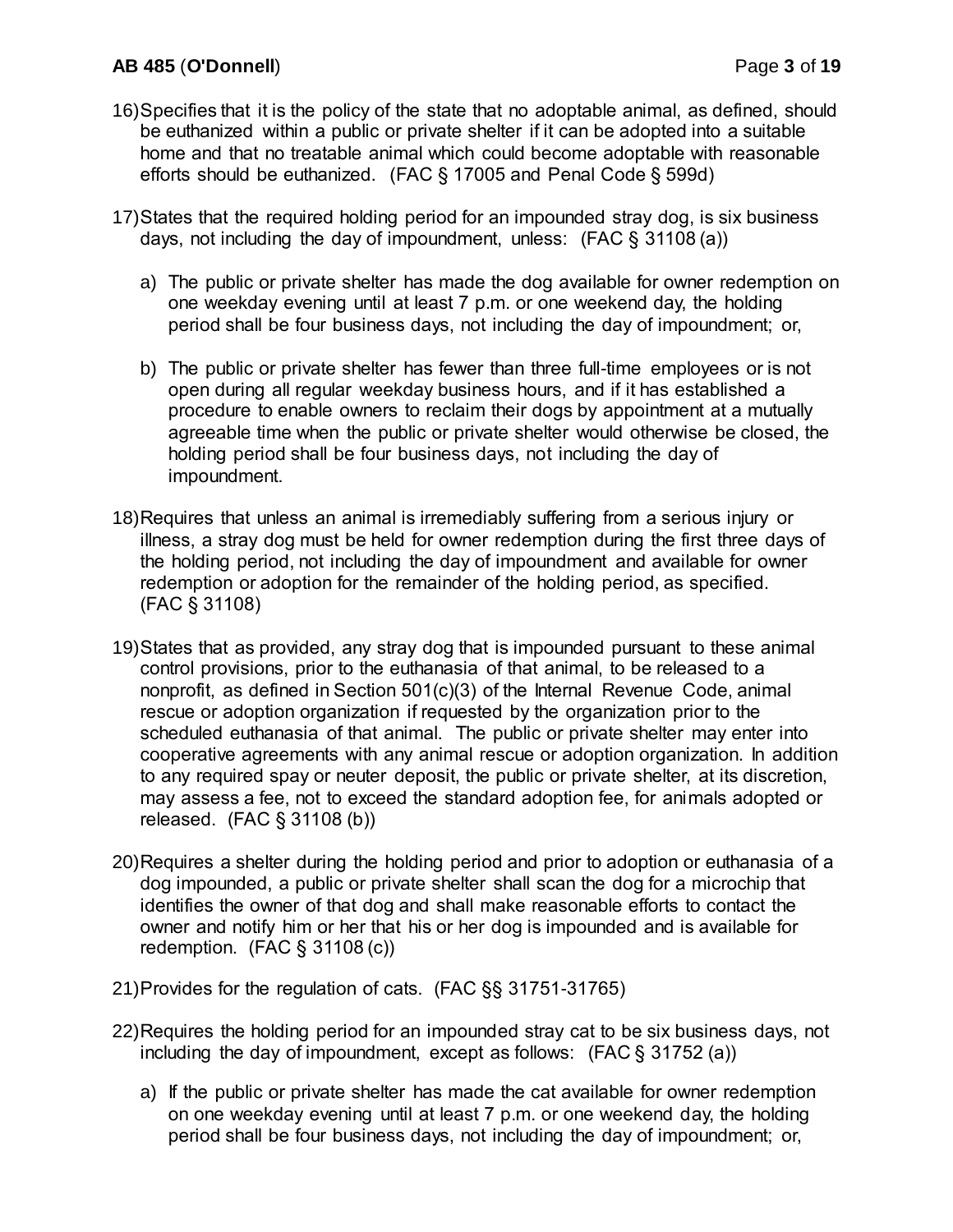- b) If the public or private shelter has fewer than three full-time employees or is not open during all regular weekday business hours, and if it has established a procedure to enable owners to reclaim their cats by appointment at a mutually agreeable time when the public or private shelter would otherwise be closed, the holding period shall be four business days, not including the day of impoundment.
- 23)Specifies that unless the animal is irremediably suffering from an injury or illness, any stray cat that is impounded pursuant to this division shall, prior to the euthanasia of that animal, be released to a nonprofit, as defined in Section 501(c)(3) of the Internal Revenue Code, animal rescue or adoption organization if requested by the organization prior to the scheduled euthanasia of that animal. In addition to any required spay or neuter deposit, the public or private shelter, at its discretion, may assess a fee, not to exceed the standard adoption fee, for animals adopted or released. The public or private shelter may enter into cooperative agreements with any animal rescue or adoption organization. (FAC § 31752 (b))
- 24)Requires during the required holding period and prior to the adoption or euthanasia of an impounded cat, a public or private shelter to scan the cat for a microchip that identifies the owner of that cat and shall make reasonable efforts to contact the owner and notify him or her that his or her cat is impounded and is available for redemption. (FAC § 31752 (c))
- 25)Requires of an animal rescue or adoption organization which cares for a rabbit, guinea pig, hamster, potbellied pig, bird, lizard, snake, turtle or tortoise that is legally allowed as personal property and that is impounded in a public or private shelter to be held for the same period of time, under the same requirements of care, and with the same opportunity for redemption and adoption, as specified. (FAC § 31753)

# **This bill**:

- 1) Prohibits, on or after July 1, 2018, a pet store operator from selling a live dog, cat, or rabbit in a pet store unless the dog, cat, or rabbit was obtained from a public animal control agency or shelter, society for the prevention of cruelty to animals shelter, humane society shelter or non-profit, as defined in Section 501(c)(3) of the Internal Revenue Code, animal rescue or adoption organization that is in a cooperative agreement with at least one private or public shelter, as specified under the FAC.
- 2) Requires the sale of dogs or cats as specified in Item #1 above, to be in compliance with specified spay or neuter laws.
- 3) Requires each pet store to maintain records sufficient to document the source of each dog, cat, or rabbit the pet store sells, or provides space for, for at least one year, and to post, in a conspicuous location on the cage or enclosure of each animal, a sign listing the name of the entity from which each dog, cat, or rabbit was obtained and permits public animal control agencies or shelters to periodically require pet store operators engaged in sales of dogs to provide access to these records.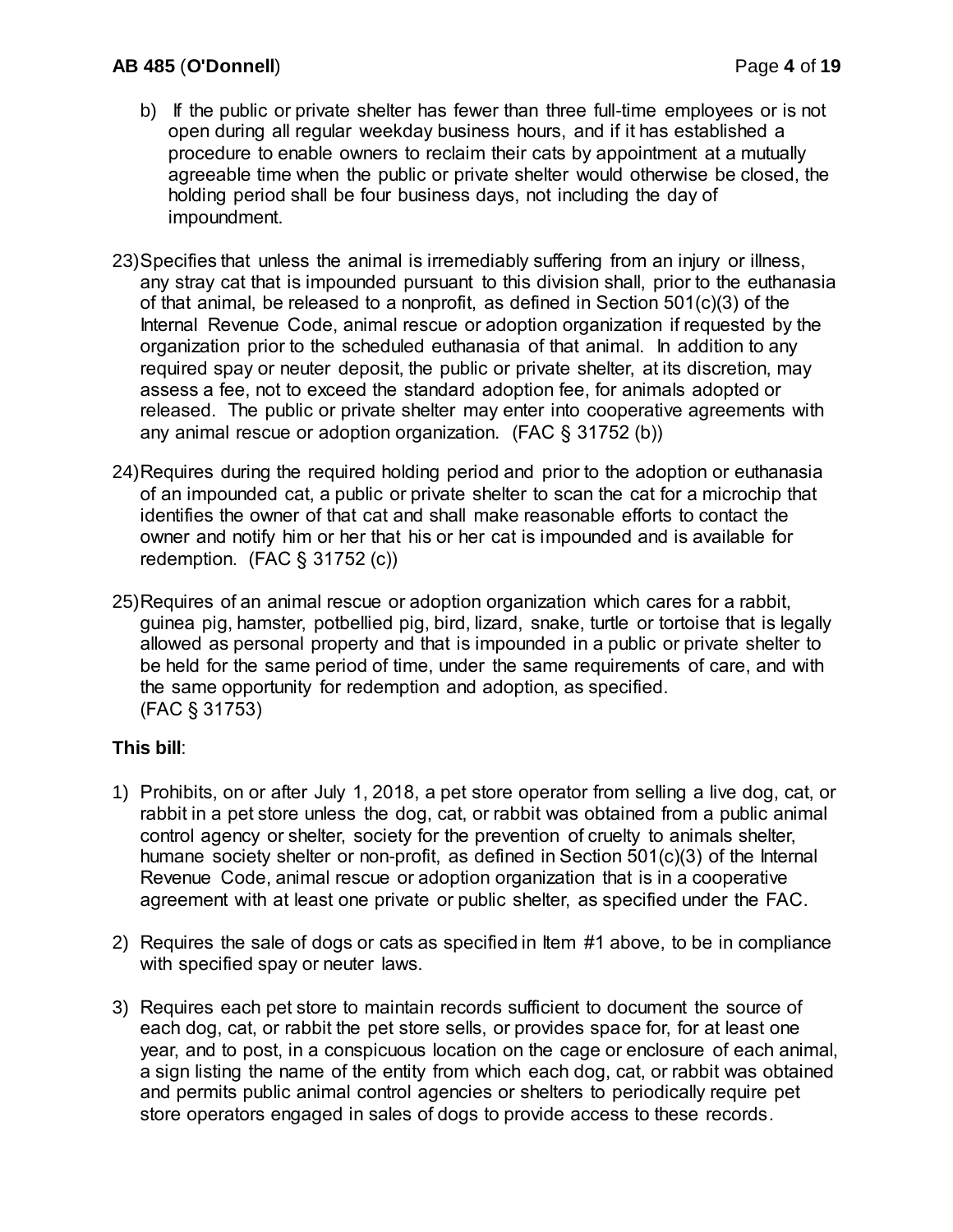## **AB 485** (**O'Donnell**) Page **5** of **19**

- 4) Authorizes a public or private shelter, as specified, to enter into cooperative agreements with animal rescue or adoption organizations regarding rabbits that are equivalent to existing cooperative agreements as authorized under the FAC regarding dogs and cats.
- 5) Makes a pet store operator who violates the provisions of this bill, subject to a civil penalty of \$500, as specified, and specifies that each animal offered for sale in violation constitutes a separate violation.
- 6) Defines a "rescue group" to mean an organization that is tax exempt under § 501(c)(3) of the Internal Revenue Code and that does not obtain animals from breeders or brokers for compensation.

**FISCAL EFFECT:** This bill is keyed non-fiscal by Legislative Counsel. According to the Assembly Appropriations Committee analysis, dated May 17, 2017, this bill will result in non-reimbursable local costs for enforcement.

# **COMMENTS:**

1. **Purpose.** This bill is sponsored by Social Compassion in Legislation. According to the Author, this bill aims to limit the sales of animals in California that are bred in "puppy mills," "kitten factories," or other commercial breeding facilities, and also ensure that available shelter or rescue animals are a source of animal sales. As stated by the Author, "California taxpayers spend a quarter of a billion dollars annually to house and kill animals in local shelters while puppy mills throughout the country continue to mass breed animals for profit. [This bill] attempts to curtail these operations by supporting access to pet rescue and adoption in California retail pet stores. By offering puppies, kittens and rabbits for adoption from nearby shelters, pet stores can save the lives of animals in search for a home, save the breeding animals trapped in puppy mills, and relieve pressure on county budgets and local tax payers."

#### 2. **Background.**

a) **Puppy Mills.** "Puppy Mills" or "Kitty Factories" are common terms for large commercial breeding facilities that mass produce animals for sale at retail markets. It is estimated that there are 10,000 puppy mills in the United States selling approximately 2 million puppies annually. These are separate from other types of breeders who produce a smaller quantity of animals and typically in California do not sell directly to retail pet outlets; however, there are no restrictions on pet stores as to where they can acquire animals for retail sale. Mass produced, commercial animal breeders are supposed to be scrutinized for their treatment of the animals including producing sick animals, inhumane treatment, and providing abhorrent living conditions, however as further indicated, these protections are not always enforced because these breeders receive little if any oversight. This bill, as indicated by the Author and its proponents, aims to limit the sales of animals in California that are from "puppy mills," "kitten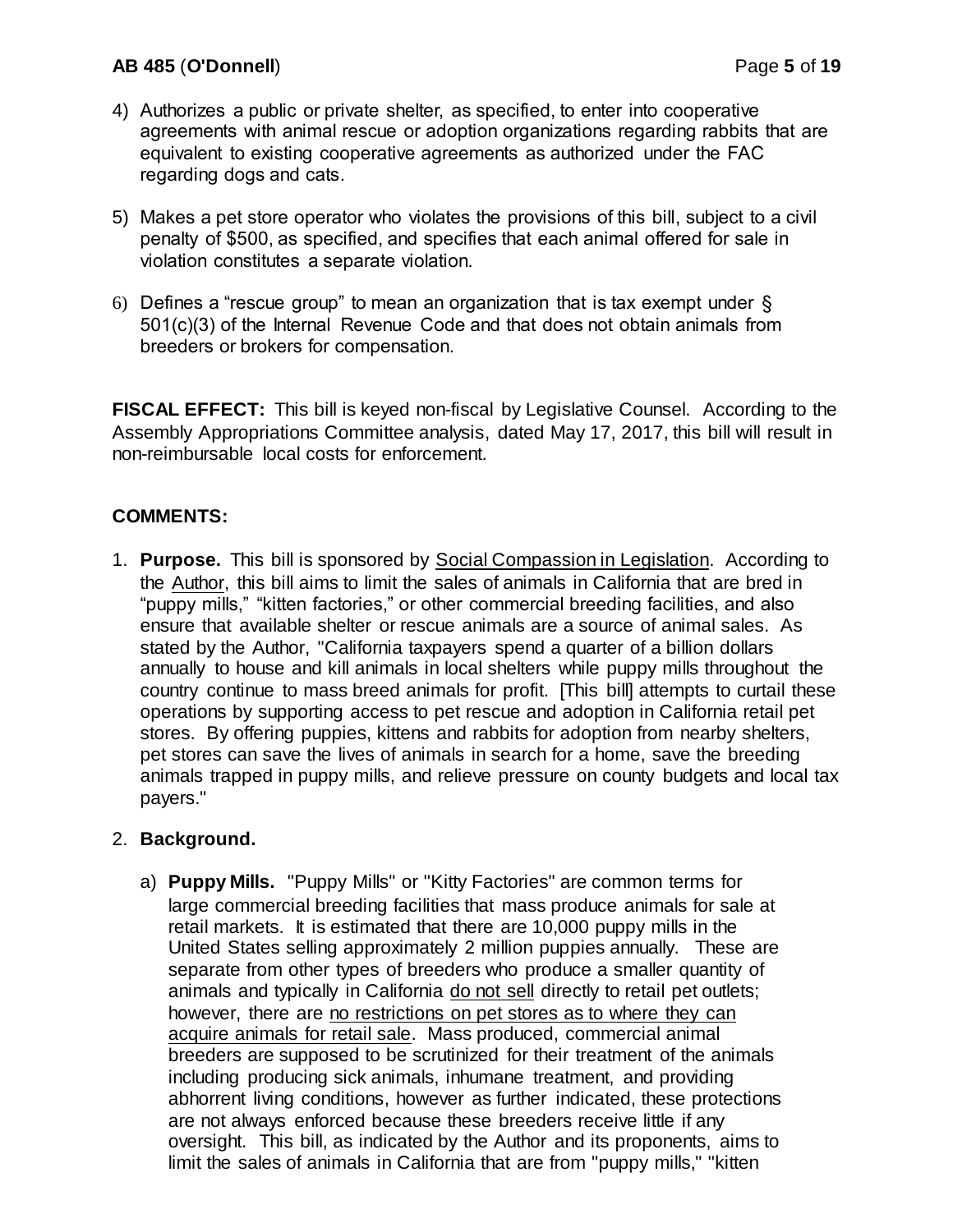factories" or other commercial breeding facilities (especially those in other states) and to help promote and encourage the availability of shelter animals in California as a source for either adoption or for sale in a pet store establishment.

According to information from People for the Ethical Treatment of Animals (PETA): "Undercover investigations of puppy mills have revealed that dogs often had no bedding or protection from the cold or heat and no regular veterinary care even when they were ill. Health conditions such as crusty, oozing eyes, raging ear infections, mange that turned their skin into a mass of red scabs, and abscessed feet from the unforgiving wire floors all were ignored or inadequately treated. Investigators have observed dogs circling frantically in their small cages and pacing ceaselessly back and forth, oblivious to anything around them—their only way of coping with despair."

Further, as many commercial breeding facilities focus on quantity, there are concerns about the health of animals from these places, and often times, news headlines and stories report on this issue. A recent January 3, 2017 article in Rolling Stone Magazine, "*The Dog Factory: Inside the Sickening World of Puppy Mills*," highlighted the issues surrounding animals raised in "puppy mills" and provided an example of what was uncovered on a raid of just one puppy mill by the Humane Society of the United States (HSUS). In the article, it was reported: "Out the back door and up a dirt trail, the worst was yet to come. A cinder-block kennel, hidden from the street, housed the bulk of this puppy-mill stock: 50 or 60 more parent dogs who'd likely never seen sunlight or spent a day outside this toxic room. They wept and bayed and spun in crazed circles as we toured the maze of cages. Some went limp as the rescuers knelt to scoop them. Each was photographed, then carried downhill to the giant rig at the curb. There, teams of vets from the Cabarrus Animal Hospital worked briskly to assess each rescue. Once triaged and tagged, they were loaded into crates on Humane Society's mammoth truck, an 80-foot landship with clean-room conditions, and taken to a staging shelter. One hundred and five dogs came out of that home, many of them pregnant or in heat. I turned to John Goodwin, the director of the puppy-mills campaign for HSUS, and asked him how many puppies sold in this county – at Petland and Citipups and a thousand other pet stores – come from puppy mills as dire as this one." As stated by John Goodwin, "Most every pup sold in stores in America comes from this kind of suffering – or worse," he insists. "If you buy a puppy from a pet store, this is what you're paying for and nothing else: a dog raised in puppy-mill evil."

As explained by the Humane Society Veterinary Medical Association (HSVMA), although the conditions in these puppy mills vary widely in quality, they are typically operated with an emphasis on profits over animal welfare and the dogs often live in substandard conditions, housed for their entire reproductive lives in cages or runs, provided little to no positive human interaction or other forms of environmental enrichment, and minimal to no veterinary care. Puppy mill primarily focus on quantity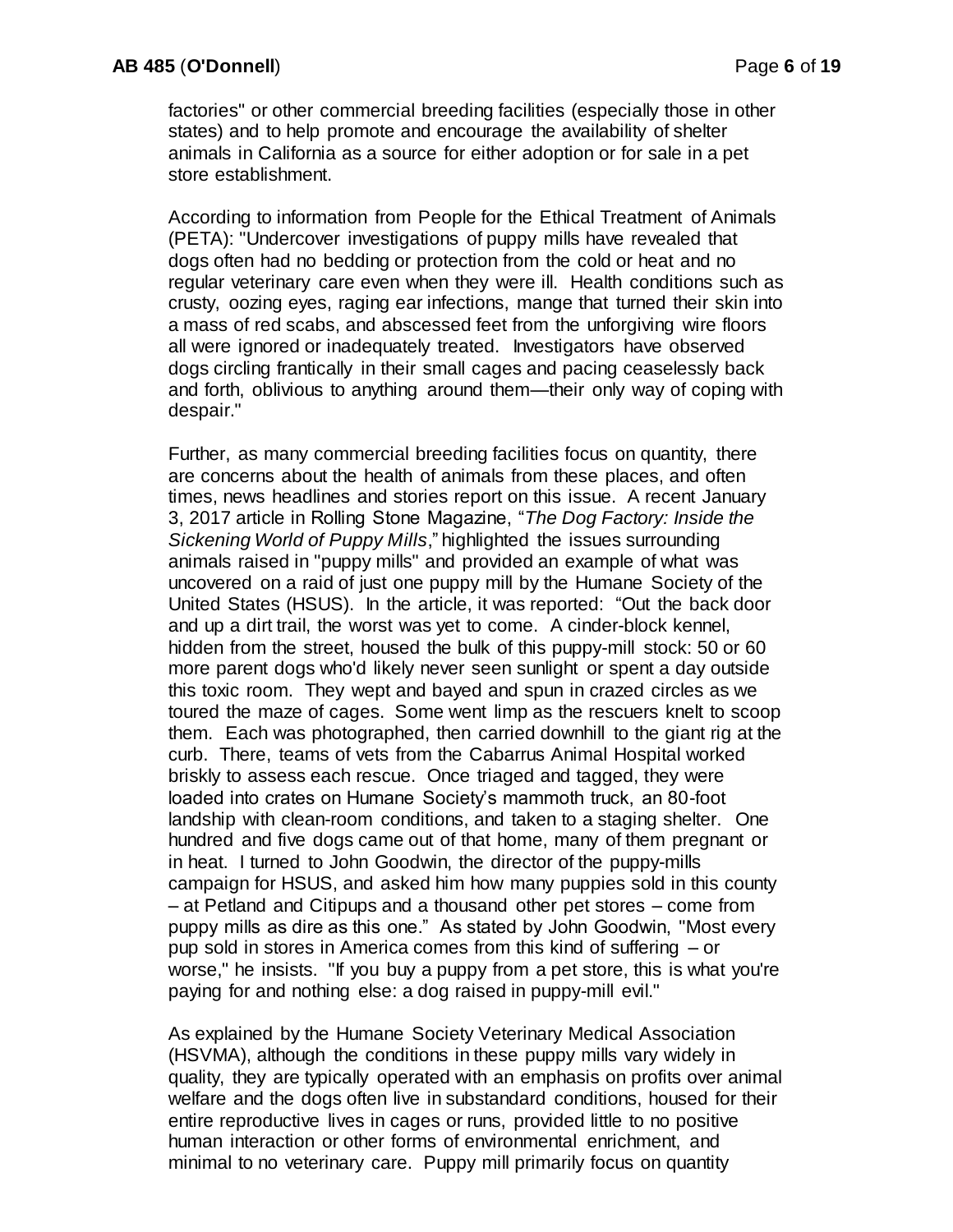rather than quality. That is, they concentrate on producing as many puppies as possible to maximize profits, impacting the quality of the puppies that are produced. This leads to extreme overcrowding, with some puppy mills housing 1,000 plus dogs (often referred to as "mega mills") and when dogs live under these conditions, diseases spread easily. These puppy mills generally have poor sanitation, food and water, inadequate waste control and protection from the elements for the dog, which increases the risk of disease and cross-contamination which are overlooked and rarely treated. Also, puppy mills staff will attempt to provide veterinary care although not licensed to do so, which can lead to deadly mistakes, inappropriate medication or over-medication. Puppies from puppy mills are sold through a number of different venues, but one of the primary sources are pet stores. Although pet stores usually claim their dogs are from "licensed breeders," HSUS claims that a majority of their "breeders" are actually puppy mills. "An HSUS review of records for more than 6,700 puppies shipped to pet stores between 2009 and 2012 found that more than two thirds of the puppies were shipped by brokers, not breeders." There is little if any oversight of those transporting and delivering animals to a pet shop establishment in California and the conditions which may exist for these animals in transit at times border on abusive and inhumane.

b) **Consumer Protection Laws Regarding the Purchase and Sale of Animals.** In California, there are a certain laws related to the sale of pets in California, including regulations for animal care in pet stores, consumer rights, requirements for breeders, sales at swap meets, and kennels. The Pet Store Animal Care law applies to animals in pet stores and places certain requirements on how animals can be treated while in a store pending sale. For example, HSC § 122353 requires that the floor of an animal's primary enclosure to be constructed to prevent injury; requires primary animal enclosures to contain an enrichment device (toy); provide platforms for cats; and, cages for birds are required to be large enough for the bird to spread its wings fully, among others. A pet store operator or at least one employee is required to be present in the store at least once daily, regardless if the store is open for business. Pet stores are required to isolate and not sell those animals suspected of having a contagious condition, and ensure that each animal is treated without delay. However, there are no requirements or restrictions pertaining to the acquisition of animals for purpose of animal sales, although pet store operators are required to maintain specific documentation about an animal's health records and are also required to provide consumers with information about the breeder or broker. Pet store operators are required to maintain records for identification purposes of the person from whom the animals in the pet store was acquired, including that person's name, address, and telephone number, and the date the animal was acquired (HSC § 122355(d)). There are no current prohibitions on pet store operators related to the sale of puppies, kittens, rabbits or dogs acquired from individuals, brokers, or mass commercial breeders who have enforcement violations at the local, state or federal level related to animal care laws. There is also no requirement that a pet store operator has to purchase an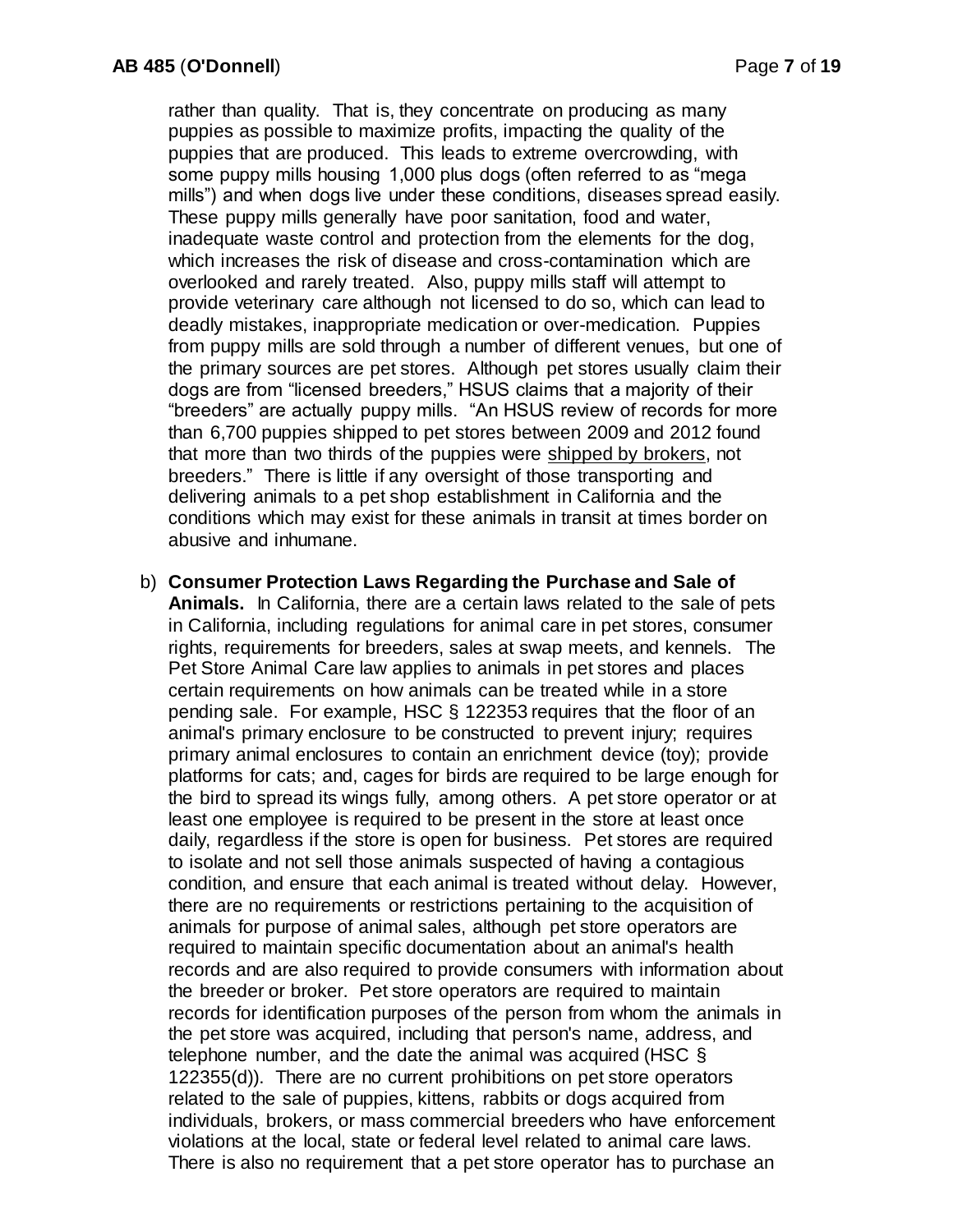animal from a licensed USDA breeder.

In order to address consumer protection for the sale of retail pets, the Lockyer-Polanco-Farr Pet Protection Act (Pet Protection Act) specifies the requirements for retail sellers of animals to ensure purchaser protection for the sale of ill or sick animals, and provides some form of disclosures to individuals about where the animal was bred. As currently drafted, this bill would prohibit the retail sale of dogs, cats, or bunnies at a retail pet store unless that animal was obtained from an animal shelter, humane association or other non-profit. However, the specifications of the Pet Store Animal Care laws and the Pet Protection Act would still apply to the *sale* of shelter animals at retail stores. As currently drafted, this bill does not change or limit current practices for individuals purchasing animals from local breeders, the Internet (if applicable laws allow), other states, or by other private sales.

- c) **Current Warranty for Retail Sale of Dogs and Cats**. Currently, under the Pet Protection Act, (HSC § 122160) if a veterinarian states in writing, within 15 days after a consumer has taken physical possession of a dog after its purchase from a pet dealer, that the dog has become sick due to any illness which existed before the consumer took custody of the dog, or if in one year, the dog has a congenital or hereditary condition that adversely affects the health of the dog, there are specific remedies available to a consumer. A consumer may: 1) return the dog to the pet dealer for a refund of the purchase price along with reimbursement for veterinary care; 2) exchange the dog; or, 3) retain the dog along with the reasonable veterinary fees which cannot exceed 150% of the purchase price. While these remedies exist and can be helpful, they don't fully protect consumers from acquiring sick animals and the emotional impact of returning, treating, or losing the animal is not easily remedied.
- d) **Lax Oversight by the USDA of Breeders.** The federal Animal Welfare Act (AWA) was passed by Congress in 1966 and establishes minimum standards for the care and treatment of animals bred for commercial sale, exhibited to the public, used in biomedical research or commercial transport. The United States Department of Agriculture (USDA) is responsible for overseeing the commercial dog breeding industry. Breeders who sell to a pet store or consumers over the Internet are required to hold a license and be inspected by the USDA. However, as noted by various animal welfare organizations, the AWA provides a minimal level of specificity for animal care and violations are often found in many commercial breeding organizations, while others operate underground making enforcement of the laws difficult and challenging.

According to the USDA, there are approximately 120 field-based employees who inspect licensed commercial breeding facilities in all 50 states. If a violation is found, then a facility is given a notice to correct, and in those serious cases of neglect, legal action may occur. According to the USDA, the system used to inspect a dog or cat breeding facility is based on a risk-based system. The frequency of an inspection is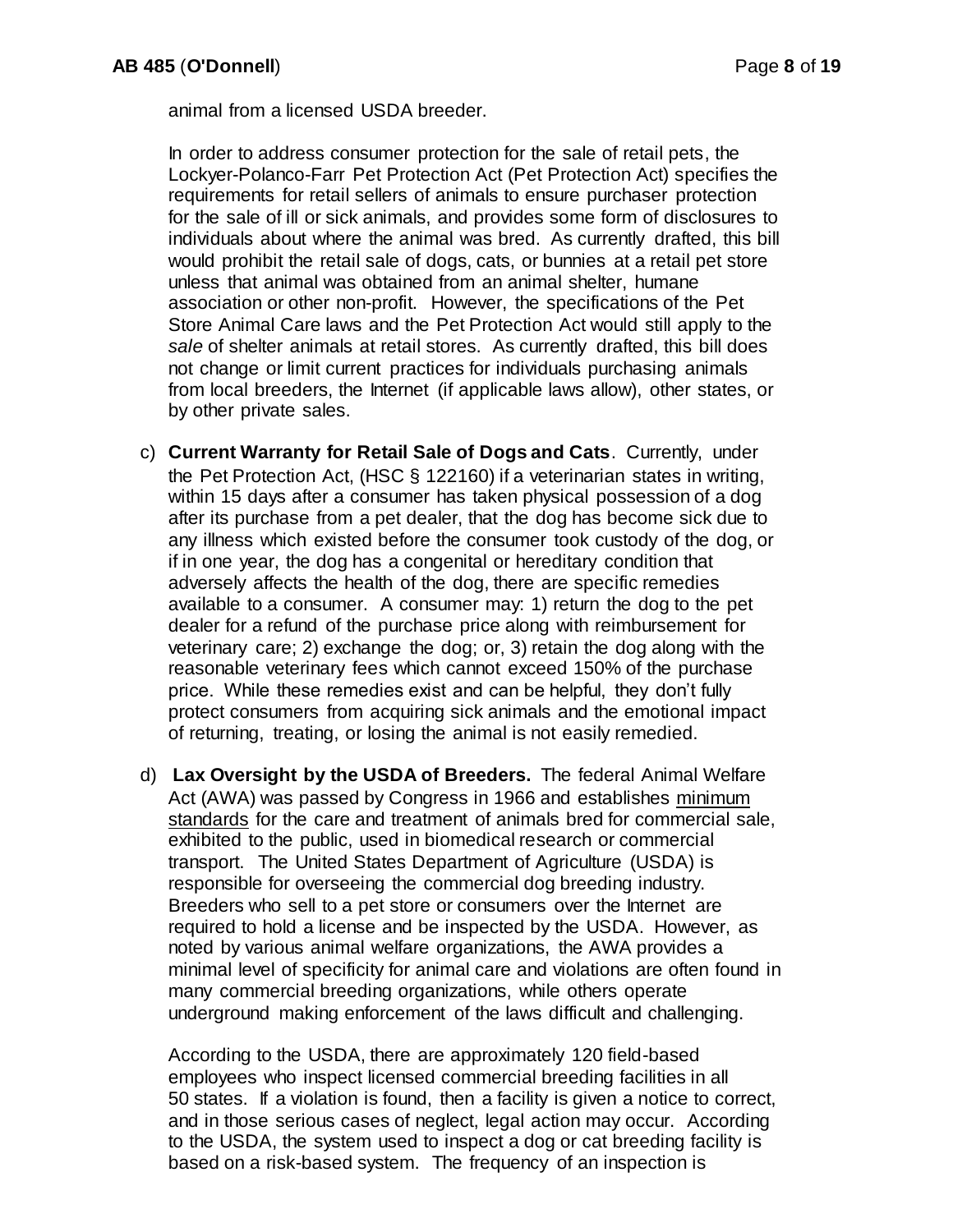dependent upon a facility's compliance record, while all licensed facilities are inspected; those facilities with more compliance issues are inspected more frequently. In addition, the USDA reports that its inspectors may visit a facility only when the USDA receives a complaint.

Also, another major change regarding the USDA is what little information it now provides to the public and on its website regarding breeders. For more than a decade the Animal and Plant Health Inspection Service's (APHIS) under the USDA has provided on its website information regarding inspections of commercial animal breeding facilities and lists of persons licensed and registered under the AWA. In recent years, APHIS also began posting AWA regulatory correspondence (such as official warnings) and enforcement-related information to its website for the general public to view. But starting February 3, 2017 this information was removed from the APHIS website. It is no longer possible to see AWA inspection reports or search for active licensees and registered breeder facilities. The same applies to enforcement actions regarding AWA violations. Those seeking information regarding inspection reports, etc. must now submit a Freedom of Information Act (FOIA) request for that information.

It is obvious that a consumer of a retail pet store which seeks to review the enforcement-related data of the USDA-licensed breeder where the animal originated and accessing the information will be challenging. Petland, for example, which sells puppies at about 80 stores nationwide, said that taking down the information creates added burdens on responsible pet stores, as they must now obtain USDA inspection reports from the breeders themselves. It is now difficult to distinguish between the best and the worst of breeders from the standpoint of the pet store and the consumer.

- e) **Animal Shelters and Rescue Organizations.** Approximately 6.5 million companion animals enter the United States animal shelters nationwide every year, approximately 3.3 million dogs and 3.2 million cats, and approximately 1.5 million of those are euthanized. The Humane Society notes that across the United States there are more 3,300 shelters and a large number of non-sheltered rescue and fostering groups. In California, there are approximately 200 shelters or rescue organizations. In Los Angeles County alone, more than 4,000 dogs and cats were euthanized during Fiscal Year 2016/17.
- f) **Cooperative Agreements with Animal Rescue or Adoption Organizations.** Currently, a public or private shelter may enter into a cooperative agreement with any animal rescue or adoption organization for a dog, cat or rabbit, which allows the shelter to release the animal to the rescue or adoption organization rather than have the animal euthanized. The rescue or adoption organization need only request the release of the animal to their possession so they may attempt to have the animal adopted.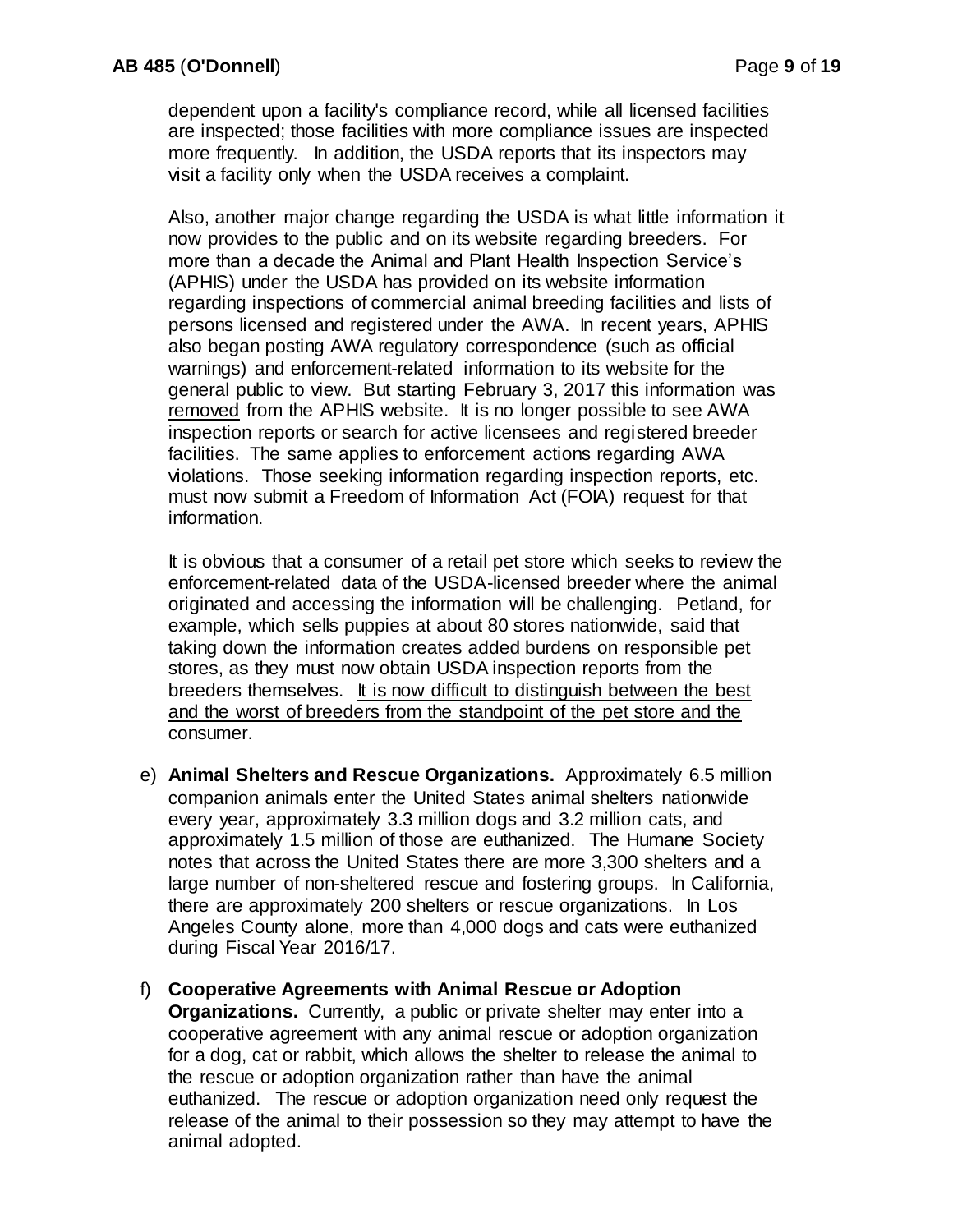These cooperative agreements provided by the shelter are usually extensive agreements, sometimes called "adoption agreements" which provide for the responsibilities and expectations of both the shelter and for the rescue or adoption organization when providing animals for potential adoption. It generally specifies that type of organization it must be to qualify, what it should provide for the care and well-being of the animal, for what reasons the agreement can be terminated and return of the animal, and any fees or veterinary care which must be provided. It can be a onetime agreement or ongoing with the rescue or adoption organization.

3. **Local City/County Ordinances Similar to this Measure.** There a number of local jurisdictions in California which have already established ordinances that place restrictions or outright ban the retail sale of certain animals at pet stores, specifically dogs, cats, and rabbits. The City of Los Angeles enacted an ordinance in 2014, which stated (SEC. 53.73), "It shall be unlawful for any person to sell any live dog, cat or rabbit in any pet store, retail business or other commercial establishment located in the City of Los Angeles, unless the dog, cat or rabbit was obtained from an animal shelter or a humane society located in the City of Los Angeles, or a nonprofit rescue and humane organization registered with the Department of Animal Services."

There are now approximately 34 cities in California that have placed restrictions on the retail sale of pets at pet stores including Los Angeles, West Hollywood, Irvine, Chula Vista, San Francisco, Beverly Hills, San Marcos, Colton, Truckee, and Turlock; others are currently considering it as well. The Pet Industry Joint Advisory Council provided information to the Committee regarding the number of retail pet stores. There are approximately 97 small retail pet stores in California, but it is unclear how many of those stores sell cats, dogs, or rabbits in addition to other pet supplies. A little over 30 of those stores are located in those jurisdictions which currently have a pet store sale ban. The ban on retail pet sales is an attempt to reduce the number of animals sold in this state from "puppy mills" or "kitty factories." This bill seeks to ensure that private or public animal shelters can enter into cooperative agreements with recuse organizations for rabbits, as they currently do with dogs and cats. In addition, this bill clarifies that a local governing body may adopt requirements that are more protective of animal welfare than those proposed in this bill.

- 4. **Other States.** Across the country there are at least 16 states, including: Colorado, Florida, Georgia, Illinois, Maine, Maryland, Massachusetts, Michigan, Minnesota, Nevada, New Jersey, New Mexico, New York, Pennsylvania, Rhode Island, Texas, and Utah, that contain one or more cities which have enacted similar prohibitions on selling live cats, dogs, or rabbits at a retail pet store unless those animals are from a shelter. In addition, the State of New Jersey recently passed legislation to address retail pet store sourcing issues. Vancouver, Canada recently enacted prohibitions on the selling of these animals as well at pet stores.
- 5. **Related Legislation This Year.** AB 1138 (Maienschein) makes it unlawful for specified people and entities, in specified advertising mediums, including the Internet, to advertise, call attention to, or give publicity to the sale or transfer of a dog or cat for which the statements about, or the pictures of the dog are cat are made or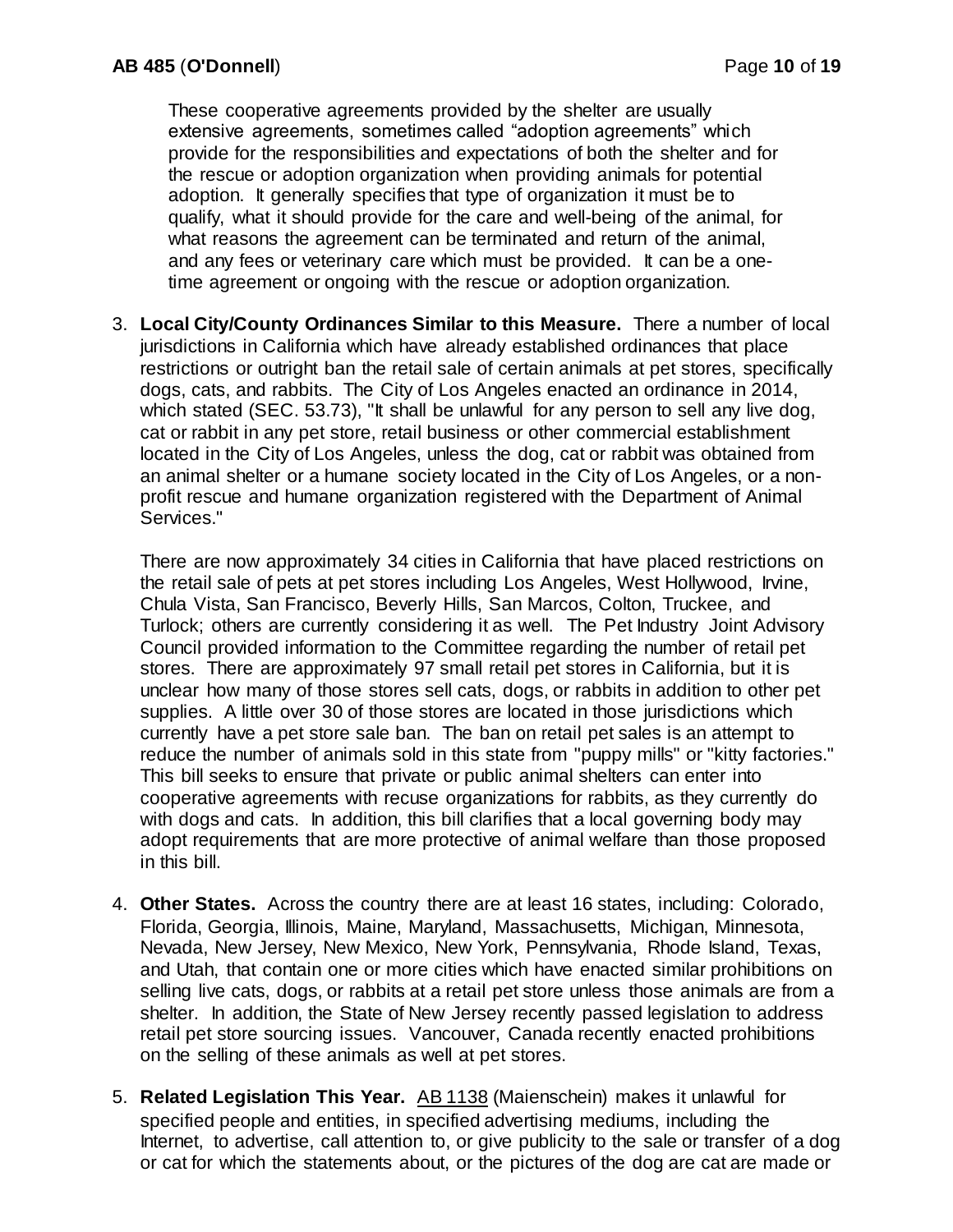presented without the actual intent to sell or offer the exact dog or cat advertised, or the statements about the dog or cat being advertised or offered for sale are known to be untrue or misleading.

AB 1491 (Caballero) declares as void against public policy a contract for the purchase of a dog or cat which is made contingent on making of payments over a period of time, or other types of lease-to-own agreements that do not immediately transfer ownership of the animal to the purchaser.

6. **Prior Related Legislation.** SB 945 (Monning, Chapter, Statutes of 2015) established standards for pet boarding facilities and pet boarding operators, as specified.

AB 339 (Dickenson, Chapter 231, Statues of 2013) made it unlawful to sell animals at a swap meet unless the local jurisdiction has adopted an ordinance that includes specified requirements relating to the care and treatment of animals, beginning January 1, 2016.

AB 1939 (Pan) would have created a pilot project in specified counties which would have required pet dealers, and others as specified, to submit a report once a month to the city or county responsible for licensing dogs with information regarding dog sales and adoptions; would sunset the pilot project provisions as of January 1, 2018; and, allowed licensing agencies to issue puppy licenses, as defined.

AB 490 (Smyth, Chapter, 446, Statutes of 2009) revised the guidelines by which a pet store operator or employee may euthanize rodents and rabbits intended as food for another animal, and modifies the definition of a pet store, as specified.

AB 241 (Nava) of 2009 would have prohibited any person or business entity from owning more than 50 adult unsterilized dogs or cats for the purposes of breeding them for pets. (Status: *This bill was vetoed by then Governor Schwarzenegger. According to the Governor's veto message this measure would make it a crime for any person or entity to own or control more than 50 unsterilized adult dogs or cats for breeding or raising for sale as pets. I support measures designed to prevent animal cruelty and that punish persons engaged in the abuse of animals. However, this measure simply goes too far in an attempt to address the serious problem of puppy mills. An arbitrary cap on the number of animals any entity can possess throughout the state will not end unlawful, inhumane breeding practices. Instead this measure has the potential to criminalize the lawful activities of reputable breeders, pet stores, kennels, and charitable organizations engaged in raising service and assistance dogs.* 

AB 1347 (Caballero, Chapter 703, Statutes of 2007) enacted the Pet Store Animal Care Act (Act) that would establish procedures for the care and maintenance of animals in the custody of a pet store and details the responsibilities of the pet shop, the standards for enclosures, animal care requirements, record keeping, standards keeping the animals healthy including veterinary care, euthanasia standards and disclosures that must be made to a person who purchases a pet and provides for a "notice to correct" and monetary misdemeanor penalties for specified violations of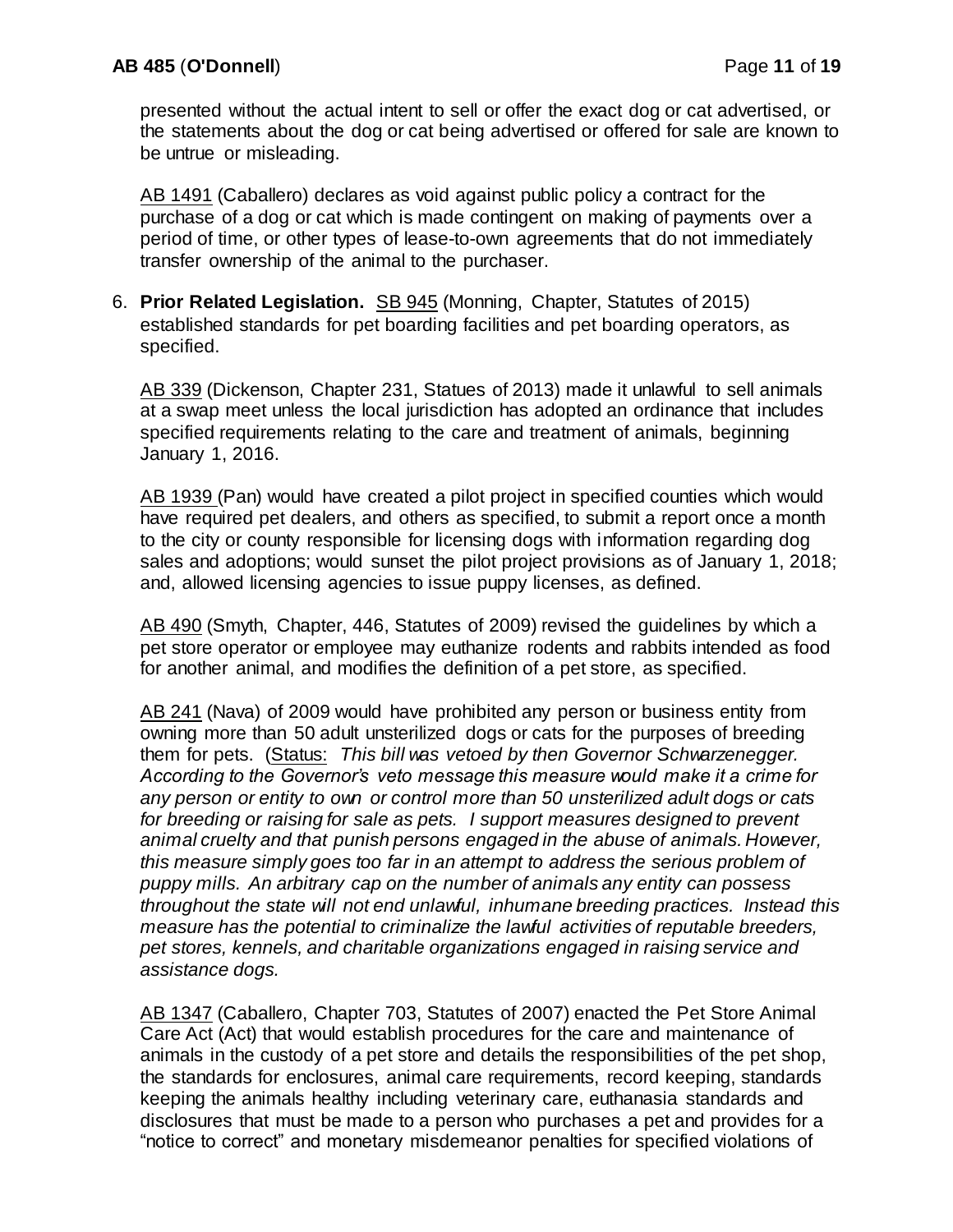the Act.

7. **Arguments in Support.** Social Compassion in Legislation are the sponsors of this measure and state that, "Once AB 485 is law, thousands of shelter and rescued animals will have a chance of finding their forever homes by getting out of the shelters and into storefronts; this has been proven successful in many jurisdictions. And, just as important, cruelty at puppy mills and other commercial breeders will be mitigated by decreasing the demand for their inhumane commodities. As California taxpayers, we spend over a quarter of a billion dollars annually to house and kill animals. We need to implement solutions and not settle for status quo for one more year. Tragically, we know more than 800,000 dogs, cats and rabbits enter California shelters each year, and more than half are euthanized and sent to landfill or rendering plants. The time is now for this sound and compassionate legislation. Thank you again for your courageous step forward and leading on this important issue."

California Animal Control Directors Association (CACDA) writes in support, "CACDA believes that the restricting of the retail sale of puppies, kittens, dogs, and cats to only those that come from shelter or rescue organizations will decrease the demand for puppies and kittens bred in puppy mills and kitten mills and increase the demand for animals from animal shelter and rescue organizations." According to CACDA, although breeders are federally regulated, "many of these federally regulated facilities have numerous, repeated violations. One of the other contributing factors is a federal agency that is overwhelmed by a limited number of inspectors nationwide. This allows the suffering to continue. The bottom line is that current Federal and State regulations do not adequately address these issues."

Many of the cities that have passed ordinances that are similar to this measure write in support (Carlsbad, La Quinta, Long Beach, Los Angeles, Oceanside, Sacramento, San Francisco, Signal Hill, Turlock and West Hollywood) and indicate that they believe that this legislation would promote the adoption of animals from shelters and rescue groups and encourage humane practice in the purchase of dogs and cats offered for retail sale in California. This measure is complements the 35 ordinances which have already been enacted in cities and counties throughout the state. There is concern, however, by not having a statewide restriction on the sale of non-rescue animals, pet stores can still operate in neighboring municipalities and sell pets from the illegal puppy and kitten mill industry. These cities indicate that since adoption of their local ordinance, they have had many pet stores working with their shelters and local rescue groups to adopt animals in need.

A number of SPCA's, shelters, rescue groups and humane societies are in support of this measure and have written the by stopping one of the major outlets for the puppy mill pipelines in California, you are setting the standard for the rest of the country. Simultaneously, the legislation provides more opportunities for placing abandoned and unwanted animals into homes. The models already exist in responsible pet stores including Petsmart and Petco, so they do not believe that it will be an undue burden on merchants nor animals control officers. California taxpayers spend a quarter of a billion dollars annually to house and euthanize animals in local shelter while puppy mills throughout the country continue to mass breed animals for profit. By offering animals for adoption from nearby shelters, pet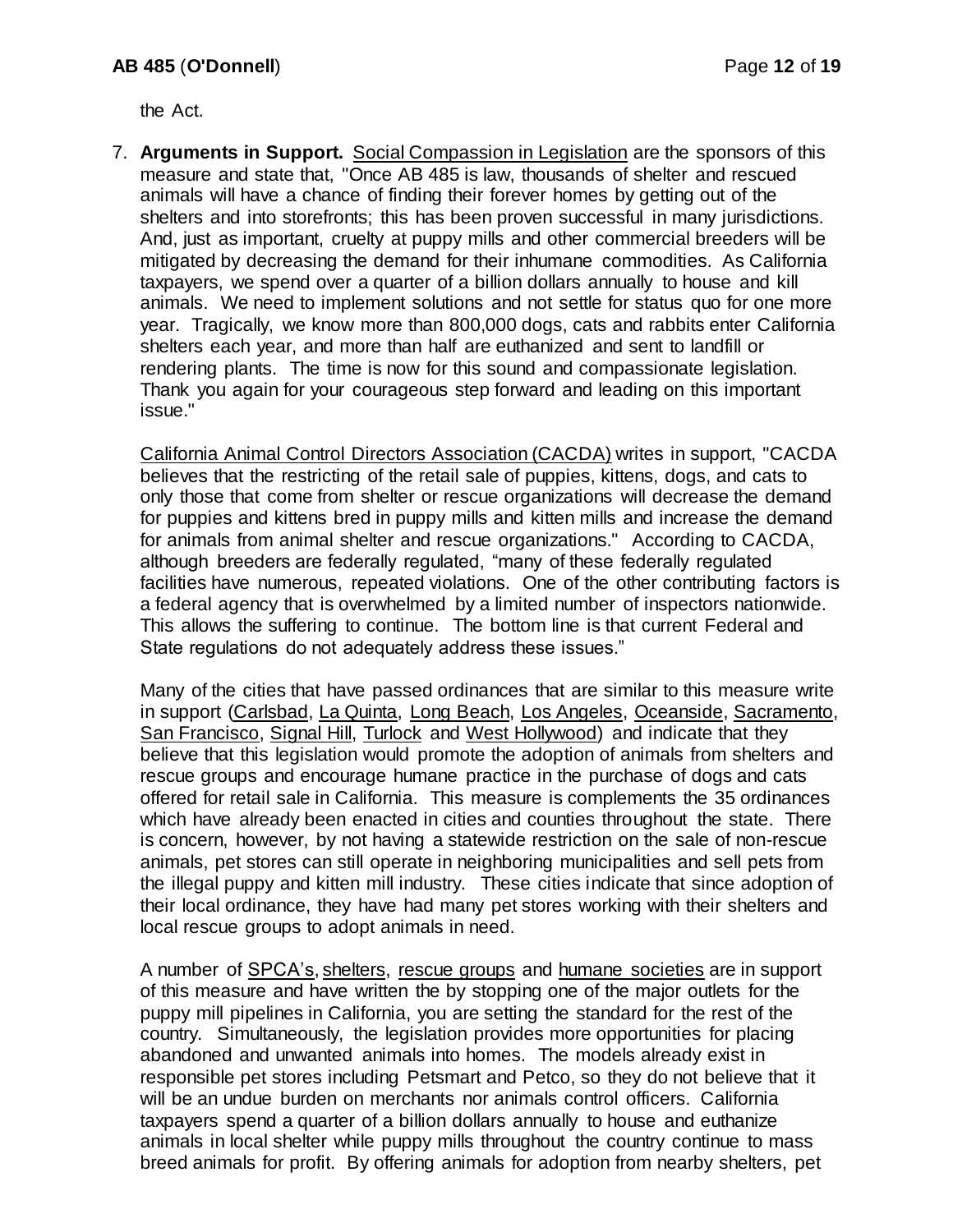stores can save the lives of animals in search of a home, save the breeding animals trapped in puppy mills, and relieve pressure on county and city budgets and local taxpayers.

People for Ethical Treatment of Animals writes in support, "Experience has shown that legislative measures such as prohibitions on the sales of animals purposely bred for sale at pet shops are the most effective means of reducing the number of unwanted and abandoned animals who flood our nation's shelters. Banning the sale of dogs and cats from high-volume breeders, aka "puppy mills" is a critical step toward reducing the animal-homelessness crisis.

The American Society for the Prevention of Cruelty to Animals (ASPCA), Best Friends Animal Society, the Humane Society of the United States (HSUS) and the San Francisco SPCA write in support, "In response to the cruelty inherent in these mills, and in recognition of the role that pet stores paly in providing a pipeline for the pets that are bred in mills, 35 California jurisdictions, and many more nationally, are already implementing laws similar to AB 485. As a result, many stores are proactively and successfully evolving their business models to more humane models. In fact, pet stores that sell commercially raised dogs, cats and rabbits are outliers in their own industry."

**Arguments in Opposition.** The Pet Industry Joint Advisory Council (PIJAC) and a number of organizations and businesses are listed in opposition to this measure including the California Retailers Association, National Federation of Independent Business, the American Kennel Club, Citizens for Responsible Pet Ownership, the World Pet Association, the National Animal Interest Alliance, the Cat Fanciers' Association and some pet shop owners, argue that this bill is an extreme overreach that could shut down many small, local pet stores that provide healthy, quality pets to the public. Some of the problems and concerns regarding this measure expressed by PIJAC and others is that: 1) There is nothing in the bill requiring a shelter or rescue organization to provide a retail store with animals that can be sold; 2) The bill does nothing to protect the public from fake rescue organizations and illegal breeders who actively mislead prospective pet owners; 3) California already has some of the strongest consumer protections in the country and provided a warranty, including full refunds and vet bill reimbursement, for dogs and cats sold by pet retailers. These protections are not applicable to adopted animals; 4) This bill will make California's existing pet warranty law unenforceable, as pet stores cannot guarantee animals' health when they cannot verify the animals' origins; 5) The bill restricts freedom of choice for prospective pet owners, making it much more difficult to obtain an appropriate breed and type of pet for their family needs. When pet owners cannot obtain a pet that is a suitable match for their lifestyle, the animal is more likely to end up in shelter; 6) similar prohibitions in major cities across the country, including Los Angeles, have not accomplished the goals described by the bill's supporters and sponsor.

PIJAC further states that the Author has rejected amendments from them that would provide that retail stores can only obtain dogs and cats from USDA-licensed breeders (or breeders exempt from USDA licensing requirements) that: 1) Have not been cited by the USDA for any direct or critical noncompliance violation under the Animal Welfare Act for a two-year period prior to offering for sale any dog or cat; and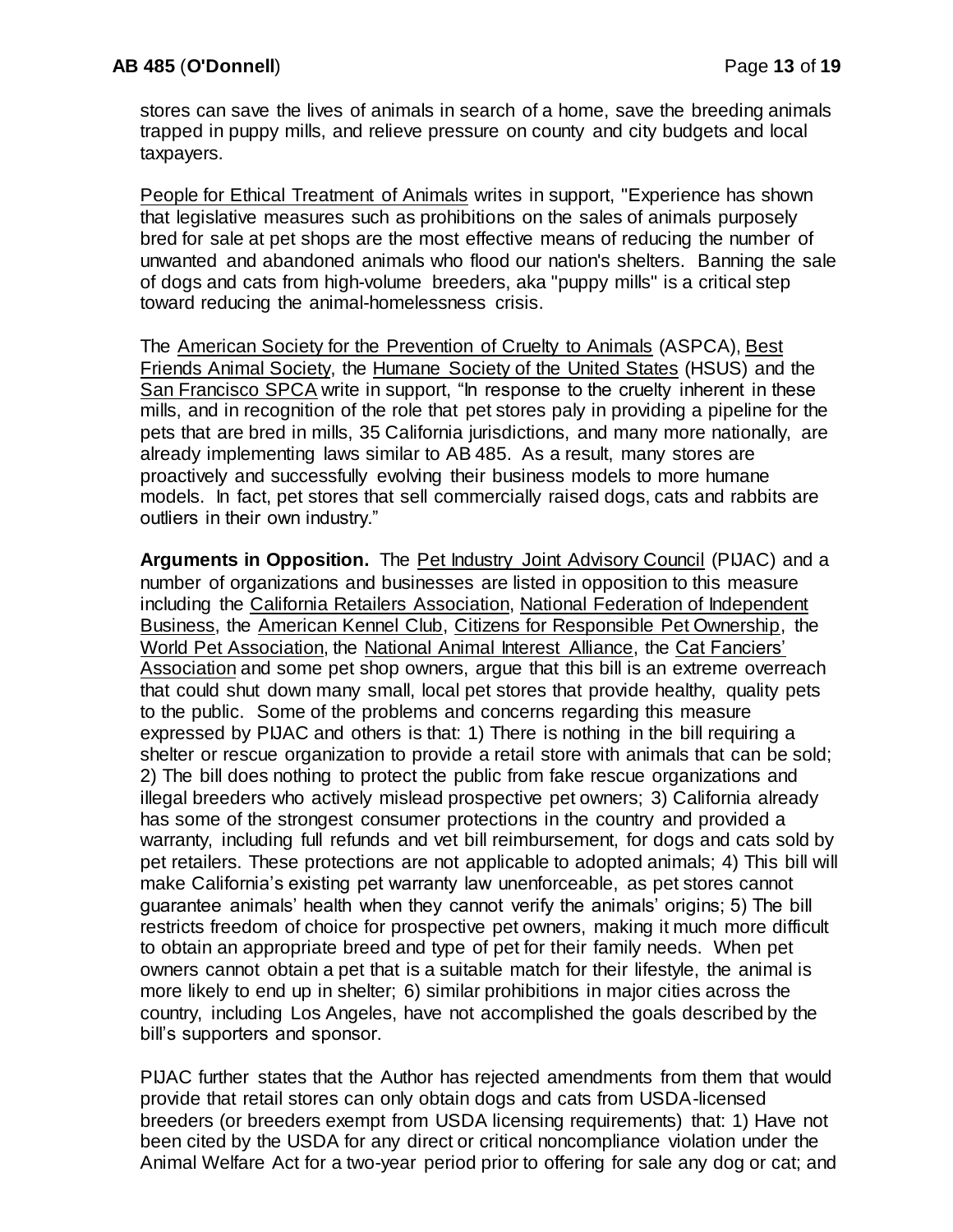2) have not been cited for non-compliance during the most recent inspection by the USDA. PIJAC believes that this amendment would provide strong consumer protections while assuring that retail stores only obtain companion pets from reputable, federally compliant breeders that are in good standing.

The California Retailers Association writes in opposition, "…Our pet store members share the author's concern about humane breeding and pet sourcing practices. For this very reason, they do not sell live dogs, cats and rabbits unless they come from animal welfare organizations. Still we are opposed to the approach taken in [this bill] because it will not put an end to the puppy mill we are adamantly against. Sales bans, such as this one proposed, only perpetuate a false sense of security and drives the sale and supply of pets to the internet, where there is little oversight or regulatory framework that applies."

The American Kennel Club (AKC) writes in opposition, "The American Kennel Club strongly supports freedom of choice both for selecting a pet that is the right fit for that individual or family's lifestyle and the choice of where to obtain such a pet. We promote efforts to ensure that potential pet owners are educated about the demands of responsible ownership, and have access to a pet that is right for them. AKC strongly opposes measures that restrict freedom of choice by compelling people and/or retailers to obtain pets solely from shelter or rescue distributors."

The Citizens for Responsible Pet Ownership writes in opposition and states that while it is determined and engaged to assist regulators' efforts to eliminate puppy mills, it believes this measure not only falls short of California's welfare goals, but would also have negative and unintended consequences towards animal safety, potentially even increasing the market for underground puppy mills and animal abuse. It would put local pet stores our of operation and therefore leaving existing puppy mills to thrive by selling puppies on the Internet – out of site and unregulated. Also, in order to ensure compliance with the requirements of this measure it would need to increase its state labor force to oversee the 100 local pet store operators.

National Animal Interest Alliance writes in opposition…"Another concern is the lack of significant consumer protection for animals obtained from these groups. There is little recourse if a dog from one of these importing rescue groups has costly health issues since the Polanco-Lockyer Pet Breeder Warranty Act that holds breeders responsible for the animals sold to California consumers does not cover shelters and rescues."

The Animal Council writes in opposition, "Our concerns with [this bill] are limited to Section 2, adding to the Pet Store Animal Care Act a new provision to prohibit pet store operators from selling a live dog, cat or rabbit in a pet store unless the dog, cat, or rabbit was obtained [from a] public agency, shelter or rescue exempt under Internal Revenue Code Section 501(c)(3). We believe this restriction is too broad and should be amended to only limit sales to these animals that are obtained from USDA licensed breeders with acceptable compliance records."

The Animal Issues Movement writes in opposition, "This proposed law severely jeopardizes the safety of animals by eliminating the ability of law enforcement to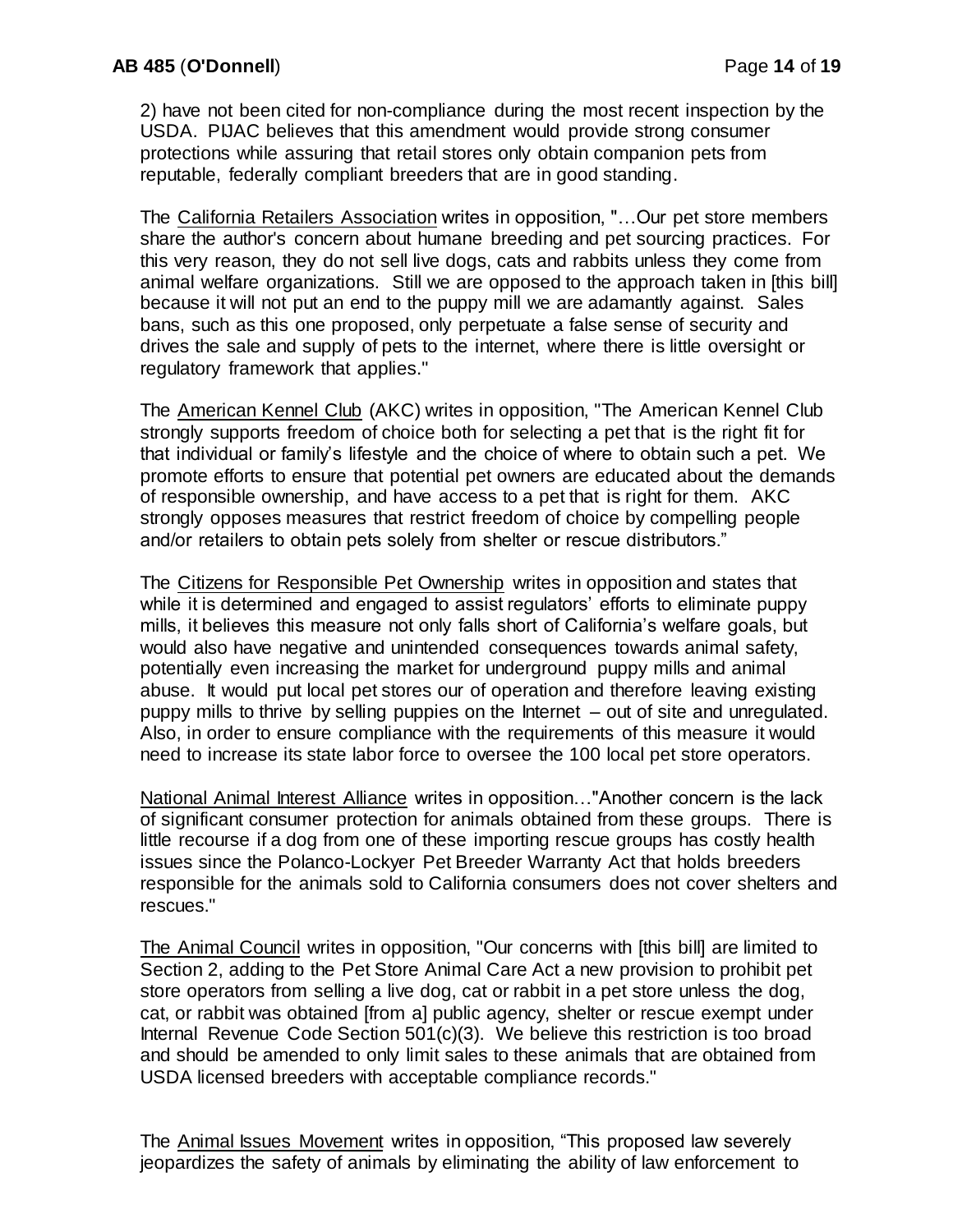inspect animal facilities where pets are sold, and places significant burdens of increased investigatory time on agencies. The problems are exacerbated by lack of clarity in key definitions throughout the bill and the destruction of laws protecting consumers, and public health."

The English Cocker Spaniel Club of Southern California writes in opposition, "We feel that there should be an exception in your bill for animals purchased from Responsible Breeders, and that a definition of "Responsible Breeders" should be included in the bill."

Several pet shop owners/operators are represented and write in opposition and argue that, "California already has some of the most stringent retail animal care standards in the country. Additionally, pet stores are required to obtain their puppies from only licensed breeders. With these laws in place, pets and prospective pet owners are protected from unscrupulous, illegal breeders. Stores like ours offer families the opportunity to purchase their pets from a well-run, ethical pet store. We agree with the author's intent to target puppy mills, require higher standards of conditions for animals, and strongly believe the puppy mills are morally reprehensible. However, this bill is misguided by targeting the small number of remaining pet stores who sell a relatively small percentage of puppies in California – less than 4 percent of shelter intakes originated from pet stores. This bill puts small business at a disadvantage, and only opens the door to an unregulated market like selling animals via internet, ex. Craigslist. AB 485 does nothing to stop the real problem, which is the inhumane breeding practices through 'puppy mills.' Shutting down the responsible ethical pet stores will do nothing to stop the bad actors."

- 8. **Recent Amendments. This bill was recently amended to address concerns raised by a number of animal welfare organizations.** As a result of recent amendments, this bill, 1) attempts to define a legitimate rescue organization as: a rescue group that is tax exempt under 501(c)(3) of the Internal Revenue Code and does not obtain animals from breeders or brokers for compensation; 2) requires records and disclosures of animals be maintained in pet stores and permits public animal control agencies or shelters to periodically require pet stores engaged in the sales of dogs, cats or rabbits to provide access to these records; 3) changes the penalty provisions to remove the misdemeanor penalty for any violations of the requirements of this bill, and instead provides for a \$500 civil penalty for any violations; and, 4) assures that dogs or cats sold by a pet store would be in compliance with current California requirements which state that no public animal agency or shelter, SPCA, humane society shelter, or rescue group shall sell or give away to a new owner any dog or cat that has not been spayed or neutered. This would not put any additional requirements on the pet store except to assure that the animal they receive was spayed or neutered by the shelter or rescue group.
- 9. **Stakeholder Recommendation for a Letter to the Journal.** In lieu of adding findings to AB 485, it has been recommended that the Author submit a letter to the Legislative Journal in order to establish the legal and policy rationale for the law by establishing the nexus between pet store sales, inhumane breeders, and shelter overpopulation. Stakeholders suggest including language that conveys no intent to harm businesses; that consumers may still obtain pets from shelters, rescues, and directly from breeders, and that ultimately AB 485's purpose is to eliminate animal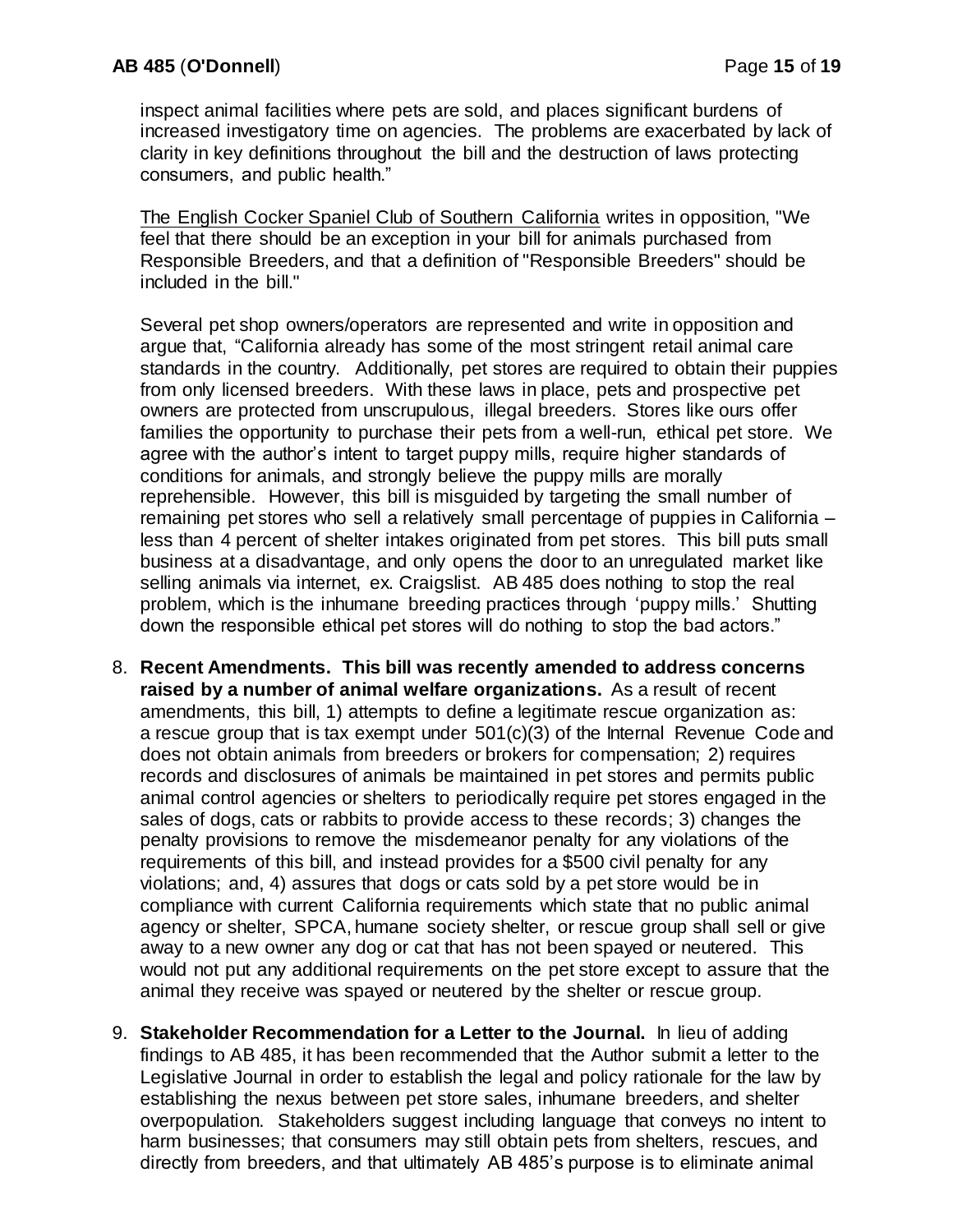cruelty by preventing puppy mills from selling to California pet stores and to reduce pet overpopulation. Stakeholders also recommend language that conveys the intent of AB 485's provisions and that they apply equally to in and out-out state breeders, rescues, shelters, etc.

## 10.**Policy Concerns and Suggested Author's Amendments:**

- e) **Should the implementation of this bill be delayed by an additional six months?** Currently, this bill provides for a six-month implementation delay to give pet store operators time to sell existing animal inventory and comply with the new sale requirements; however, given that this bill will require pet store operators to change their current business model, providing a one-year implementation delay may be beneficial for businesses. The Author may wish to consider amending the bill to extend the implementation delay until January 1, 2019.
- f) **Should a pet store operator be exempt from some of the provisions of the Lockyer-Polanco-Farr Pet Protection Act?** As a result of this bill, if pet store operators "sell" shelter or rescue animals, pet store operators will be required to comply with the provisions of law pertaining to the retail sale of dogs and cats including maintaining specified veterinary medical information which may or may not be available to the retailer and right of return requirements, which may no longer be applicable. Many of those provisions are aimed at protecting consumers from purchasing sick or unhealthy "puppies", ensure animals in a retail location receive the appropriate care and treatment, and provide the appropriate remedies to consumers who purchase sick or unhealthy animals from a retail pet store. While some of the provisions of the pet protection act should still apply, many will no longer be applicable to retail pet stores if this bill takes effect. In order to address this issue, the Author may wish to amend the bill to exempt a retailer from specified provisions of the Lockyer-Polanco-Farr Pet Protection Act, and continue working with this Committee and stakeholders to address this issue.

# **SUPPORT AND OPPOSITION:**

# Support:

Social Compassion in Legislation (Sponsor) Actors and Others for Animals AGWC Rockin' Rescue Alicia Pet Care Center All About the Animals Alley Cat Allies American Rat Terrier Rescue Corp. American Society for the Prevention of Cruelty to Animals Animal Friends of the Valley Animal Hope and Wellness Foundation Animal Legal Defense Fund Animal Protection and Rescue League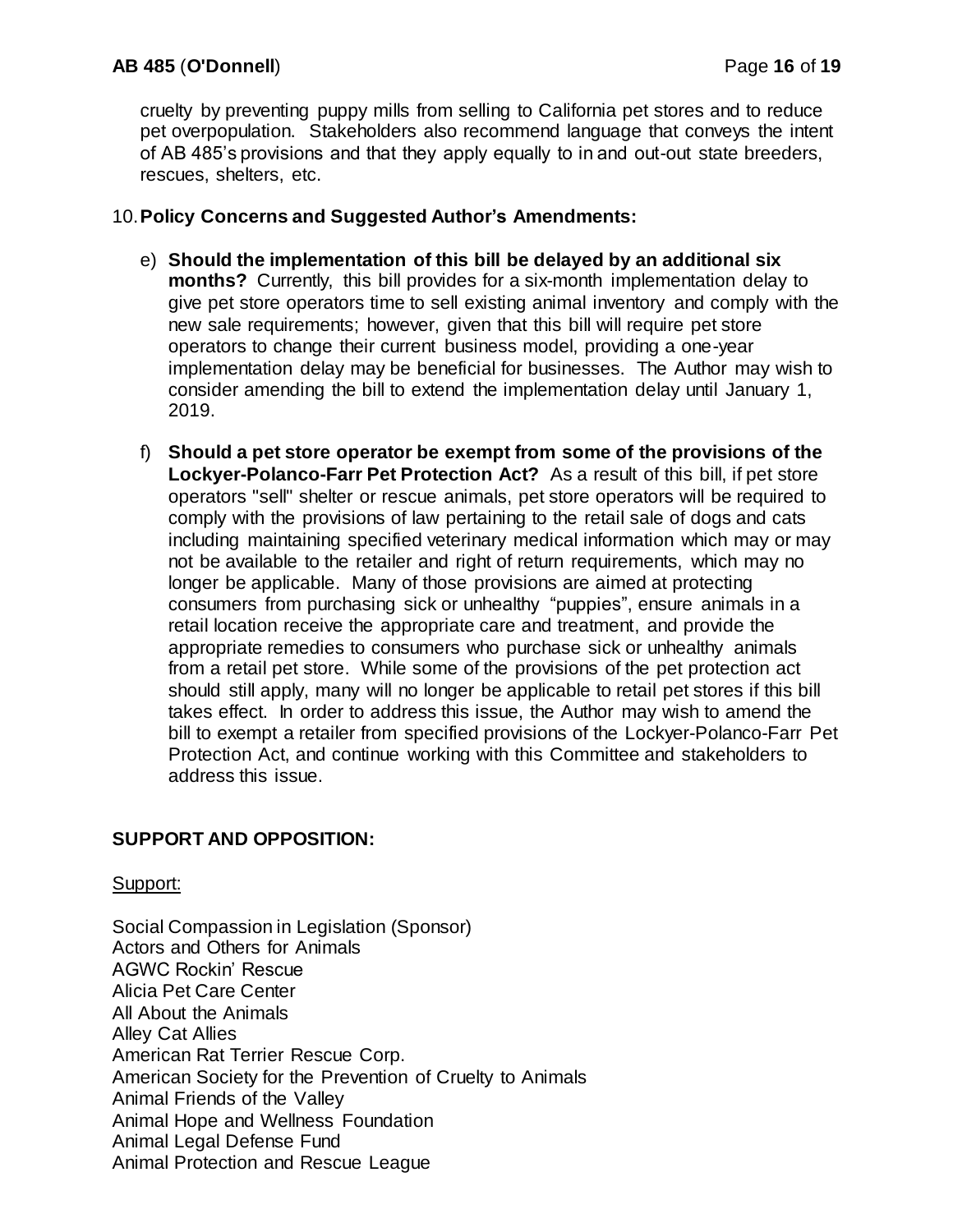Animal Rescue Recon Animal Shelter Assistance Program Best Friends Animal Society Bow-Wows & Meows, Inc. Bunnies Urgently Needing Shelter California Animal Control Directors Association Camp Cocker Rescue City and County of San Francisco, Supervisor Katy Tang City of Antioch City of Carlsbad City of Colton, Mayor Pro Tem David J. Toro City of Encinitas City of Irvine, Councilmember Melissa Fox City of La Quinta City of Long Beach City of Los Angeles City of National City, Councilmembers Mona Rios and Alejandra Sotelo-Solis City of Oceanside, Councilmember Esther C. Sanchez City of Sacramento City of Signal Hill City of Turlock City of West Hollywood Coastal German Shepherd Rescue San Diego Davey's Voice David Toro Foundation Dog Adoption and Welfare Group Dog Squad Rescue East Bay Rabbit Rescue Fix Long Beach Fresno Humane Animal Services Friends of Long Beach Animals Gentle Barn Golden State Humane Society Harley's Dream Healthy Spot Helen Sanders CatPAWS Humane Society of the United States Humane Society Silicon Valley It's The Pits Labrador Rescuers of San Diego Last Chance for Animals Last Chance for Animals, San Diego Chapter Lobby for Animals Lucy Pet Foundation National Animal Rescue Coalition NOAH – Not One Animal Harmed Oakland Animal Services Ozzy Foundation Palm Springs Animal Shelter Passion for Paws Rescue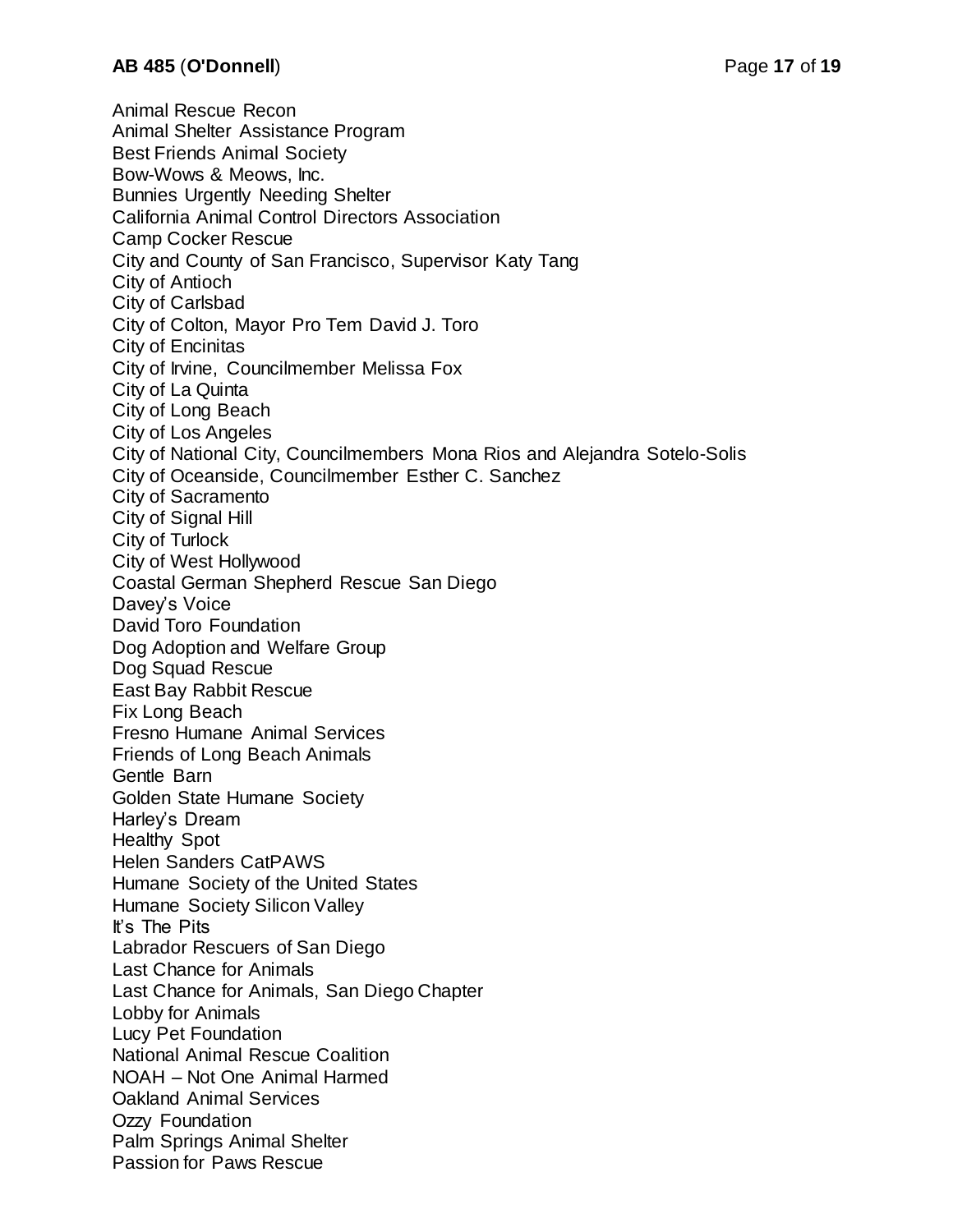Paw Project Peace 4 Animals Pedro Pet Pals Peninsula Humane Society and SPCA People for Ethical Treatment of Animals Puppy Coalition Foundation Rabbit Rescue Rescue House RESQCATS, Inc. Rockin Pets Foundation Sacramento SPCA San Diego Animal Advocates San Diego House Rabbit Society San Diego Humane Society San Francisco SPCA Santa Cruz County Animal Shelter Saving Pets One At a Time Shamrock Rescue Foundation SoulPlayMates Dog Rescue & Advocacy Southern California Bulldog Rescue, Inc. Southland Collie Rescue, Inc. Spay-Neuter Action Project Spay-Neuter Action Project SPOT Rescue Starfish Animal Rescue Start Rescue State Humane Association of California (support if amended) Take Me Home Rescue Thrive Animal Rescue Wagging Dog Rescue Numerous Individuals

#### Opposition:

American Kennel Club Animal Council Animal Issues Movement Animal Kingdom Pet Shop Broadway Puppies California Federation of Dog Clubs California Retailers Association Cat Fanciers' Association Chinese Shar-Pei Club of America, Inc. Citizens for Responsible Pet Ownership Dog Owners of the Golden State English Cocker Spaniel Club of Southern California Hello Puppies National Animal Interest Alliance National Federation of Independent Business Pet Industry Joint Advisory Council